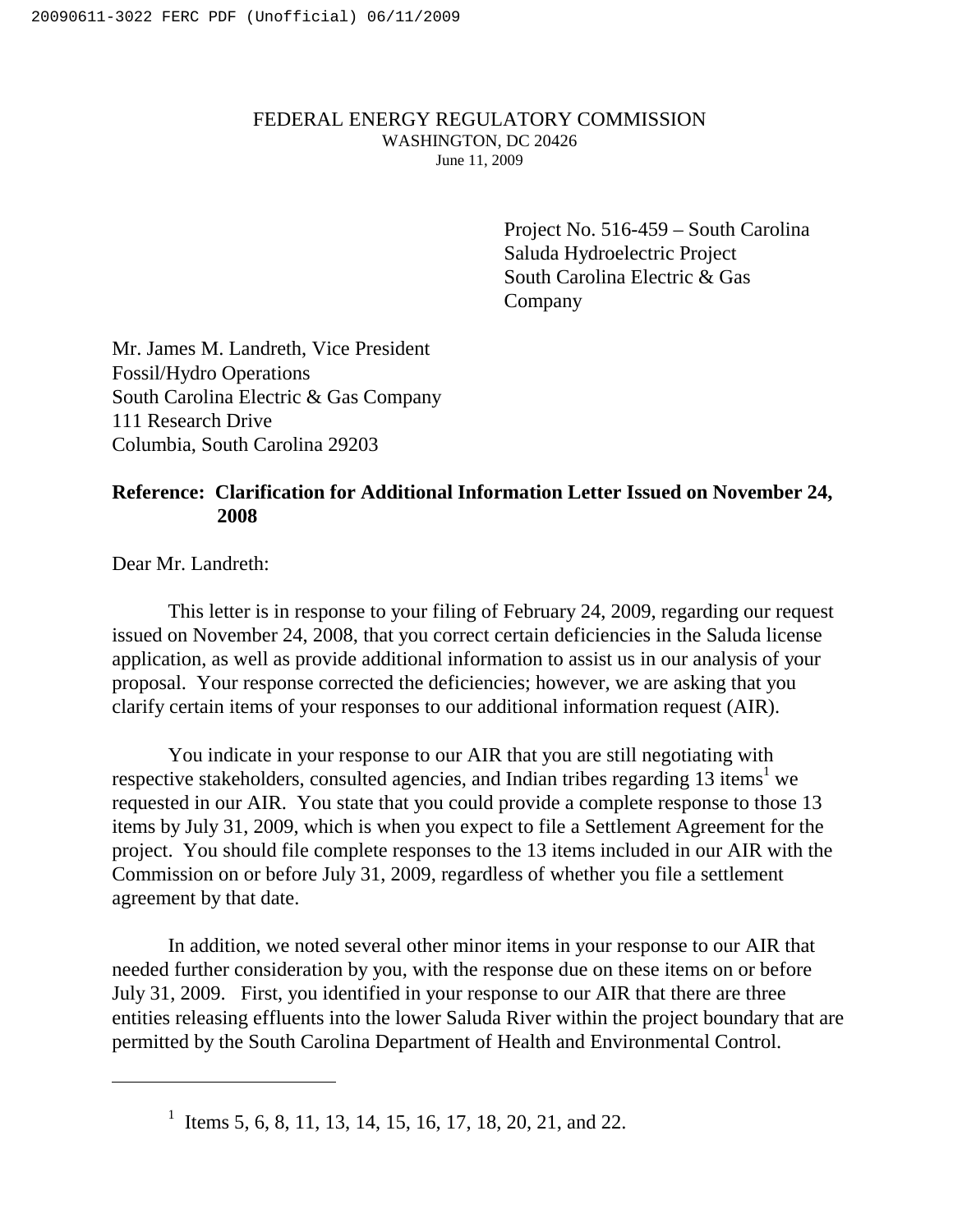Project No. 516-459 South Carolina

Please provide the name of each entity discharging to the river, the permitted amount of effluent discharged for each, and the location of each discharge point.

Second, you provide maps that give a general location of the existing and proposed recreation sites. However, it is unclear if all the features of the recreation sites are located within the existing project boundary. Please clarify if, with the exception of the Mill Race sites, all features of: (a) the existing recreation sites to be maintained or improved (existing recreation sites); (b) the unimproved sites where facilities or amenities are proposed (existing future recreation sites); and (c) the proposed future recreation sites to accommodate future recreation use of the project (proposed future recreation sites) would be located within the existing project boundary. If a recreation site would be partially inside and partially outside the existing project boundary, please describe which features of the site would be within the project boundary and which features would be outside the project boundary.

Finally, we request that you submit a copy of the Lake Murray Accessibility Survey that analyzes the accessibility of docks on Lake Murray at various lake levels. The survey, which was performed by Montgomery Watson Harza, was mentioned at the scoping meetings held on April 8, 2009, in Columbia, South Carolina. While you provide a brief discussion based on this report in your filing of February 24, 2009, we need the original document to analyze the effect of different proposed flow triggers that are contained in the low inflow protocol.

Please file an original and 8 copies of the above information with: Kimberly D. Bose, Secretary, Federal Energy Regulatory Commission, 888 First Street, N.E., Washington, DC 20426. The first page of the response should clearly show the project number 516-459. Your response may be filed electronically via the Internet in lieu of paper. See 18 CFR 385.2001(a)(1)(iii) and the instructions on the Commission's web site under the "e-Filing" link. The Commission strongly encourages electronic filings. For assistance, contact FERC Online Support at FERCOnlineSupport@ferc.gov, or toll free at 1-(866)-208-3676, or for TTY, (202)-502-8659.

Please contact Mr. Lee Emery at (202) 502-8379, or by e-mail at lee.emery@ferc.gov, if you have any questions concerning this clarification letter.

Sincerely,

Mark Pawlowski, Chief Hydro East Branch 2

cc: Service List, Public File